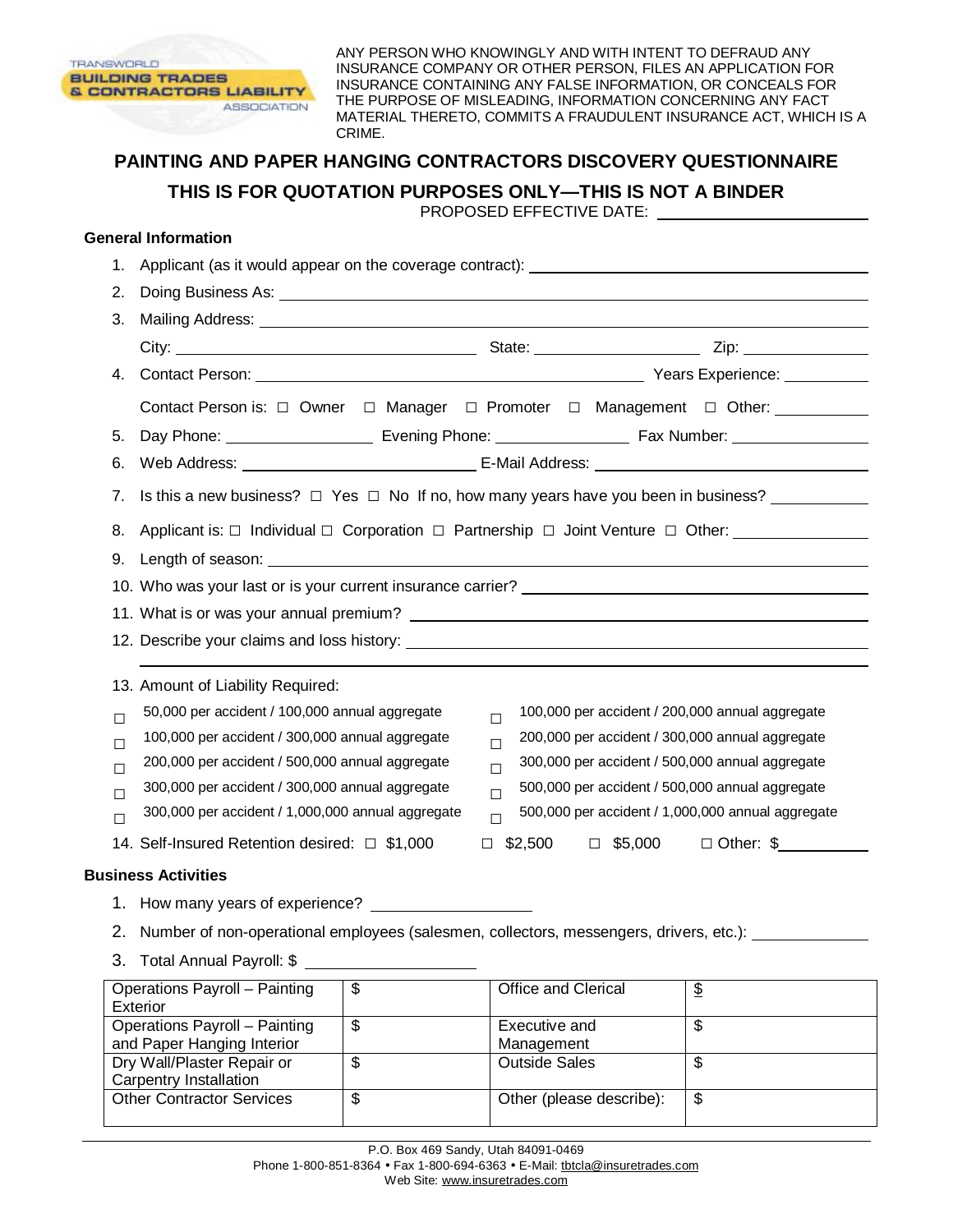4. Identify the percentage of your business operations which are:

| Commercial – not over 2 stories                                       | ℅ |
|-----------------------------------------------------------------------|---|
| Commercial – over 2 stories                                           | % |
| Residential – single family or twin home – not over 2 story structure | % |
| Heavy commercial bridges, overpasses, tanks, factories, MFG Plants    | % |
| Any spraying of plastics or other industrial coating                  | % |

5. Estimate total gross receipts from exterior painting operations only, including material and repair services for next 12 months:

| ommercial   | æ<br>Œ |
|-------------|--------|
| Residential | ٦٦.    |

6. Estimated gross receipts from interior painting/paper hanging operations only, including material and repair services for next 12 months:

| Commercial  | ٨D |  |     |  |
|-------------|----|--|-----|--|
| Residential | ۰D |  |     |  |
|             | .  |  | . . |  |

- 7. Total gross annual receipts from all business operations—painting, paperhanging and non-painting or paperhanging operations, and product sales, retail sales, other work: \$
- 8. Total gross annual receipts from new construction—painting/paperhanging inside contractor services:  $$^{\circ}$
- 9. Total gross annual receipts from new construction—outside painting operations only:  $\sim$

|                                                   |    | 10. What percent of your total gross receipts is received from sub-contracted work you perform for other<br>contractors?                                   | %              |  |
|---------------------------------------------------|----|------------------------------------------------------------------------------------------------------------------------------------------------------------|----------------|--|
| 11. What percent of work is service on old homes? |    |                                                                                                                                                            |                |  |
| 12. What percent of work is service on new homes? |    |                                                                                                                                                            |                |  |
|                                                   |    | 13. What percent of work is light carpentry and wall/ceiling repair residential?                                                                           | %              |  |
|                                                   |    | 14. What percent of work is commercial?                                                                                                                    | %              |  |
|                                                   |    | 15. Does your business:                                                                                                                                    |                |  |
|                                                   |    | a. Perform renovations involving structural change to load-bearing walls?                                                                                  | O Yes O No     |  |
|                                                   | b. | Perform external work above two stories?                                                                                                                   | O Yes O No     |  |
|                                                   | c. | Lease or rent equipment to others?                                                                                                                         | O Yes O No     |  |
|                                                   | d. | Lease or rent equipment from others?                                                                                                                       | O Yes O No     |  |
|                                                   | е. | Distribute or sell (retail) building materials or supplies for installation by others?<br>If yes, show annual gross receipts from distribution or sale? \$ | $O$ Yes $O$ No |  |
|                                                   | f. | Do you hire Sub-Contractors?<br>If yes,                                                                                                                    | O Yes O No     |  |
|                                                   |    | Do you require certification and evidence of liability insurance from Sub-Contractors?<br>i.                                                               | O Yes O No     |  |
|                                                   |    | Do you require evidence of Workers Compensation insurance from Sub-Contractors?<br>ii.                                                                     | O Yes O No     |  |
|                                                   |    | Gross annual receipts from work sub-contracted out: \$<br>iii.                                                                                             |                |  |
|                                                   |    | iv.                                                                                                                                                        |                |  |
|                                                   |    |                                                                                                                                                            |                |  |

## **REPRESENTATIONS AND WARRANTIES**